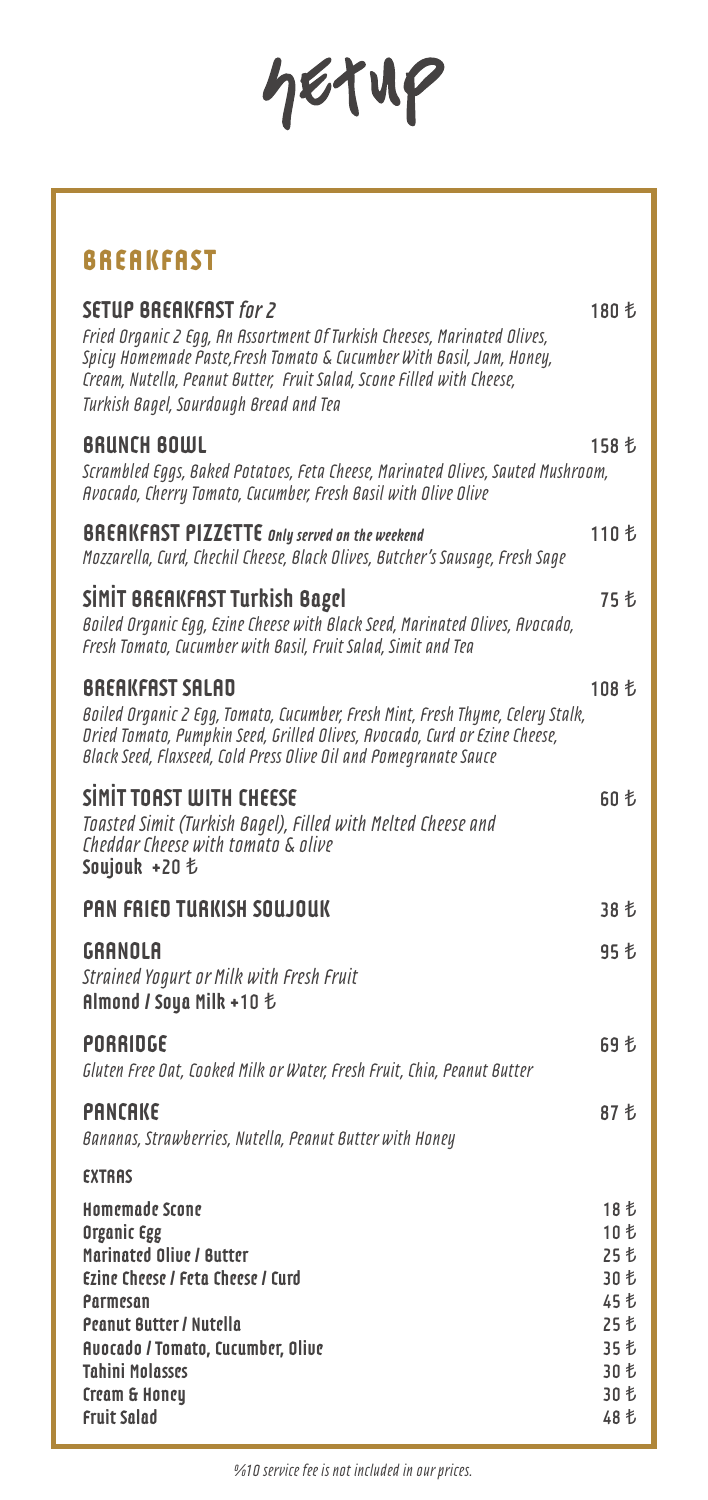# hetup

| <b>EGGS</b>                                                                                                                                                                                                                                                  |                |
|--------------------------------------------------------------------------------------------------------------------------------------------------------------------------------------------------------------------------------------------------------------|----------------|
| SCRAMBLED EGG / OMLETTE / SUNNY SIDE UP EGG<br>2 Organic Egg, Fresh Greens & Tomato<br>3 Sort of Cheeses +30 も<br>Tulum, Kaşar, Cheddar<br>2 Sort of Mushrooms / Baby Spinac +35 $\sharp$<br>Soujouk / Dry Roasted Beef +45 も<br>Pastrami / Beef Bacon +45 も | 56 も           |
| <b>EGGS BENEDICT</b><br>Toasted Sourdough Bread, Poached Organic Eggs,<br>Hollandaise Sauce, Chieves and Fresh Greens                                                                                                                                        |                |
| SMOKED SALMON & AUOCADO<br><b>FRIED BEEF BACON</b>                                                                                                                                                                                                           | 195 も<br>135 も |
| FLORENTINE                                                                                                                                                                                                                                                   | 115 も          |
| <b>SOUJOUK</b>                                                                                                                                                                                                                                               | 105 も          |
| <b>MENEMEN</b> with 2 organic egg<br>Turkish Style Scrambled Eqq with Tomatoes, Green Pepper, Feta Cheese, Parsley                                                                                                                                           | 55 も           |
| <b>SPANISH OMLETTE</b> with 2 organic egg                                                                                                                                                                                                                    | 82 も           |
| Scrambled 2 Organic Eggs with Fried Potatoes, Caramelized Onion, Parsley and Cheese                                                                                                                                                                          |                |
| <b>TOAST</b> $1$ Toasted Sourdough Bread with Melted Cheese,<br>Mini Mozzarella, Roasted Meat, Pickled Peppers                                                                                                                                               | 130 も          |
| <b>TOAST 2</b> Toasted Sourdough Bread with Smoked Turkey Breast, Melted Cheese,<br>Home Made Spicey Paste, Olive Paste, Jalapeno                                                                                                                            | 80 も           |
| TOAST 3 Toasted Sourdough Bread with Halloumi Cheese, Tomato, Fresh Basil, Pesto Sauce 80 $t$                                                                                                                                                                |                |
| <b>TOAST 4</b> Toested Sourdough Bread with Melted Cheese and Soujouk                                                                                                                                                                                        | 80 も           |
| <b>TOAST 5</b> Toested Sourdough Bread with Scrambled Egg,<br>Beef Bacon, Melted Cheese and French Fries                                                                                                                                                     | 105 も          |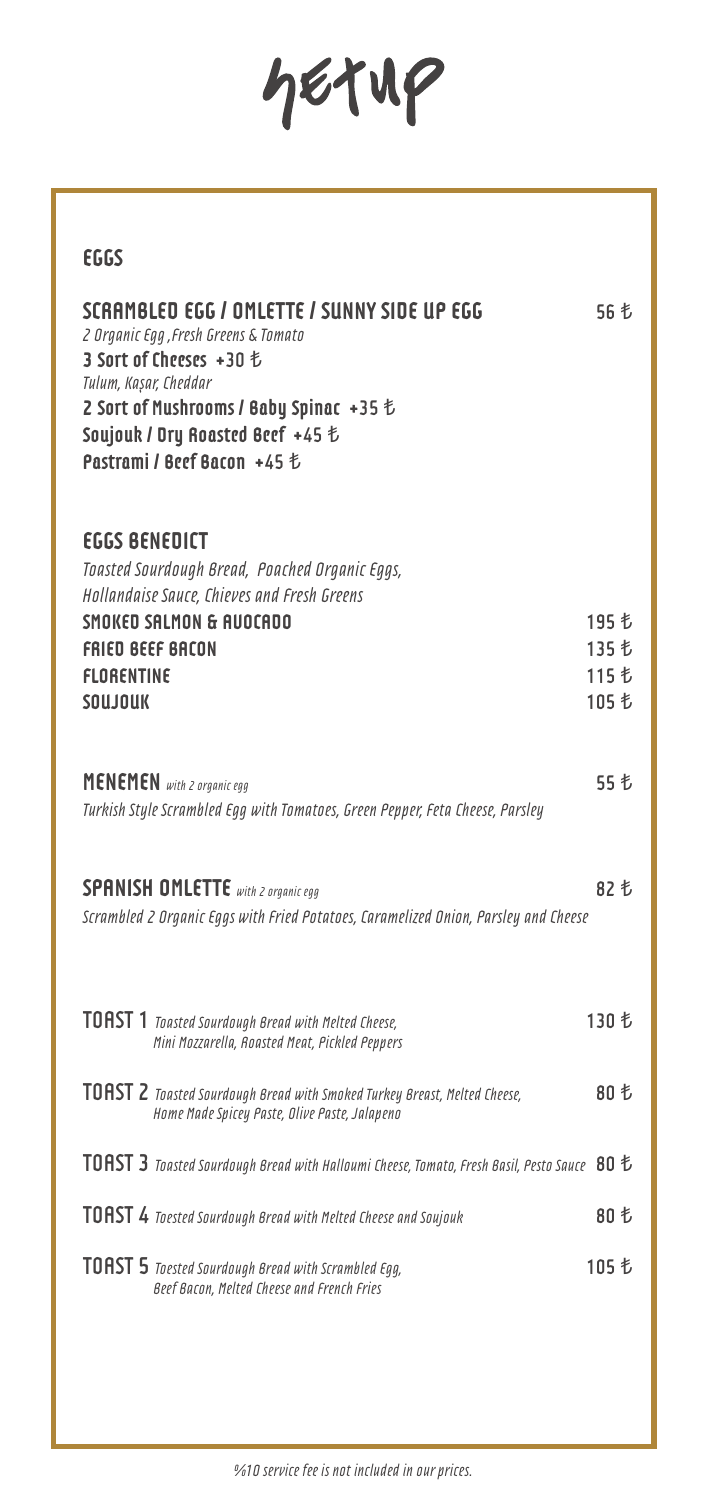hetup

# **STARTERS / SNACKS**

| Soup of the Day<br>Minestrone Soup                                                                                                                                                                          | 59 乜<br>45 も |
|-------------------------------------------------------------------------------------------------------------------------------------------------------------------------------------------------------------|--------------|
| <b>EDAMAME</b> with Sea Salt, Spicy Sauce                                                                                                                                                                   | 78 も         |
| <b>CAPRESE</b> Mozzarella in Water, Tomato Varieties, Arugula, Balsamic Sauce                                                                                                                               | 95 乜         |
| <b>HALLOUMI CHEESE CROQUET</b>                                                                                                                                                                              | 89 乜         |
| SMOKED SALMON BRUSCHETTA<br>Sourdough Bread, Spicy Cheese Sauce, Smoked Salmon, Pickled Red Onion                                                                                                           | 105 も        |
| <b>FALAFEL</b> Gluten Free<br>Tzatsiki, Powdered Red Pepper                                                                                                                                                 | 55 七         |
| BAKED GLUTEN FREE SQUASH PATTIES<br>Yoghurt with Fresh Mint                                                                                                                                                 | 69 も         |
| <b>PASTRY</b> Pastrami and Parmesan Cheese / Veggies & Curd                                                                                                                                                 | 130/85も      |
| <b>GUACAMOLE</b> Avocado, Tomato, Lime, Coriander and Tortilla Chips                                                                                                                                        | 138 も        |
| <b>HUMMUS</b> Roasted Sunflower Seeds, Spicy Crispy Bread                                                                                                                                                   | 55 も         |
| <b>BEEF NACHOS</b><br>I-Beef Trimmings, Cheddar Cheese, Salsa, Jalapeno, Guacamole, Fresh Cream, Coriander<br>II-Cheddar Cheese, Salsa, Jalapeno, Guacamole, Fresh Cream, Coriander                         | 160 / 75 も   |
| <b>CHEESE &amp; CHARCUTERIE PLATE</b><br>Kars Gravy Cheese, Roquefort Cheese, Parmesan, Tulum Cheese, Dry Meat, Bresaola,<br>Walnut Fresh Fruit, Grilled Olive, Onion Chutney, Grissini, Spicy Crispy Bread | 185 も        |
| <b>HOME MADE POTATO CHIPS</b> Yoghurt & Chili Sauce                                                                                                                                                         | 55 も         |
| <b>CALAMATA OLIVE</b>                                                                                                                                                                                       | 40 も         |
| SETUP HOT DOG<br>Frankfurter Sausage, Caramelized Onion with Beef Bacon,<br>Mustard Sauce, Pickles, Spicy Fried Potatoes                                                                                    |              |
| <b>ORGANIC CRISPY CHICKEN</b><br>Fried Chicken Breast, French Fries, Aioli Sauce                                                                                                                            | 95 乜         |
| <b>FRIED MANTI</b> Turkish Type Ravioli                                                                                                                                                                     |              |
| <b>ROOT SPINACH</b> With Spicy Yoghurt                                                                                                                                                                      | 65 乜         |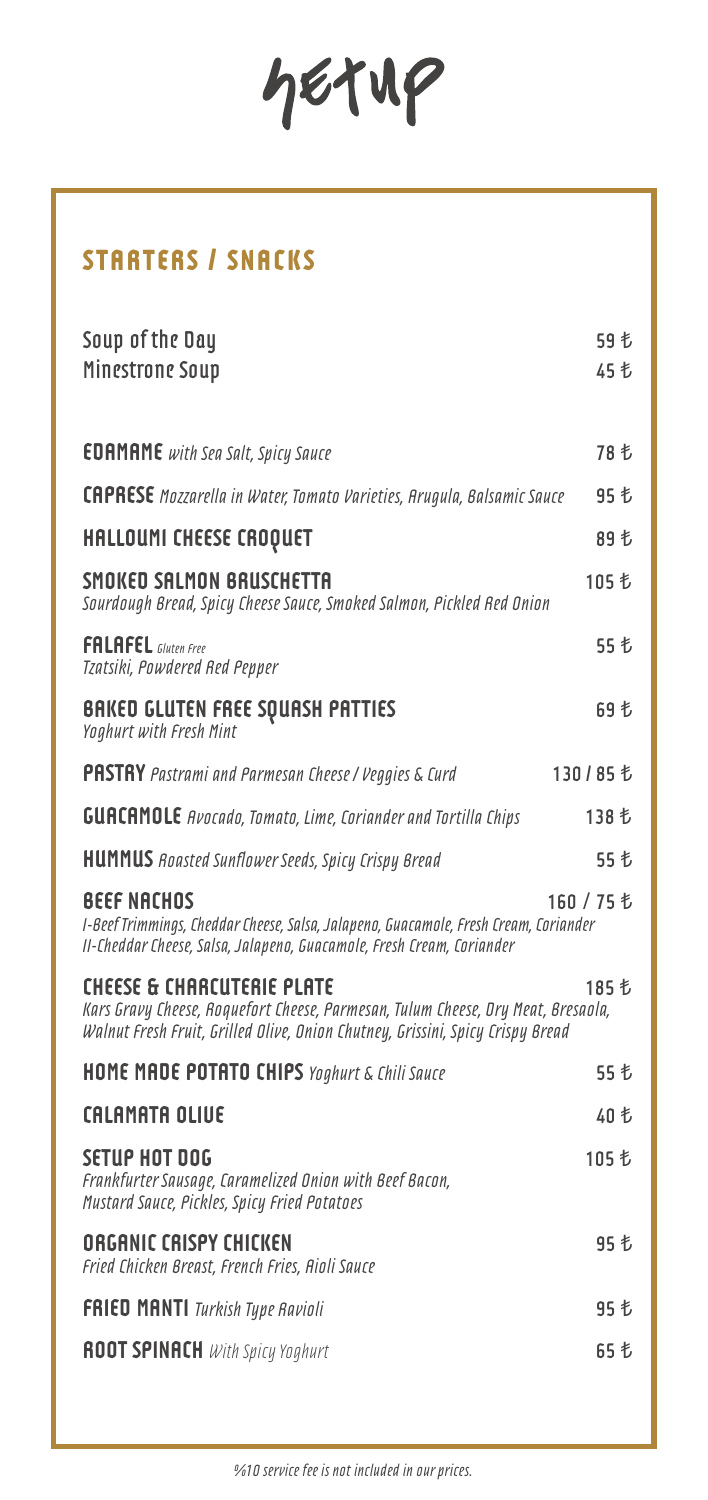hetup

## **SALATA & BOWL**

| SETUP GREEN SALAD<br>Aragula, Parsley, Fresh Mint, Celery Stalk, Frenk Onion,<br>Cherry Tomato, Mustard & Sumac Sauce<br>Ruocado +30 も<br>Smoked Salmon +60 も                               | 50 も / mini 28 も |
|---------------------------------------------------------------------------------------------------------------------------------------------------------------------------------------------|------------------|
| <b>BEETROOT CEREAL SALAD</b><br>Bked Beetroot, Quinoa, Chickpea, Arugula, Lettuce, Cherry Tomato,<br>Pumpkin Seeds, Orange, Cold Press Olive Oil and Lemon Sauce<br>Fried Goat Cheese +30 も | 105 も            |
| <b>PURSLANE SALAD</b><br>Sour Yogurt, Almond, Grilled Eggplant, Cherry Tomato,<br>Cold Press Olive Oil, Lemon Sauce                                                                         | 90 も             |
| <b>CHICKEN BOWL</b> Cage-Free Chicken<br>Grilled Chicken Breast (120 gr), Lettuce, Cherry Tomato,<br>Wild Rice, Sliced Sourdough Bread, Sezar Sauce                                         | 95 も             |
| SALMON BOWL<br>Grilled Salmon (130 gr), Seasonal Greens, Cherry Tomato,<br>Avocado, Quinoa, Honey & Mustard Sauce                                                                           | 205 も            |
| <b>UEGETARIAN BOWL with MUNG BEANS</b><br>Hummus, Falafel & Tahini Yoghurt Sauce, Purple Cabbage Salad,<br>Calamata Olive, Carrot, Setup Greens                                             | 105 も            |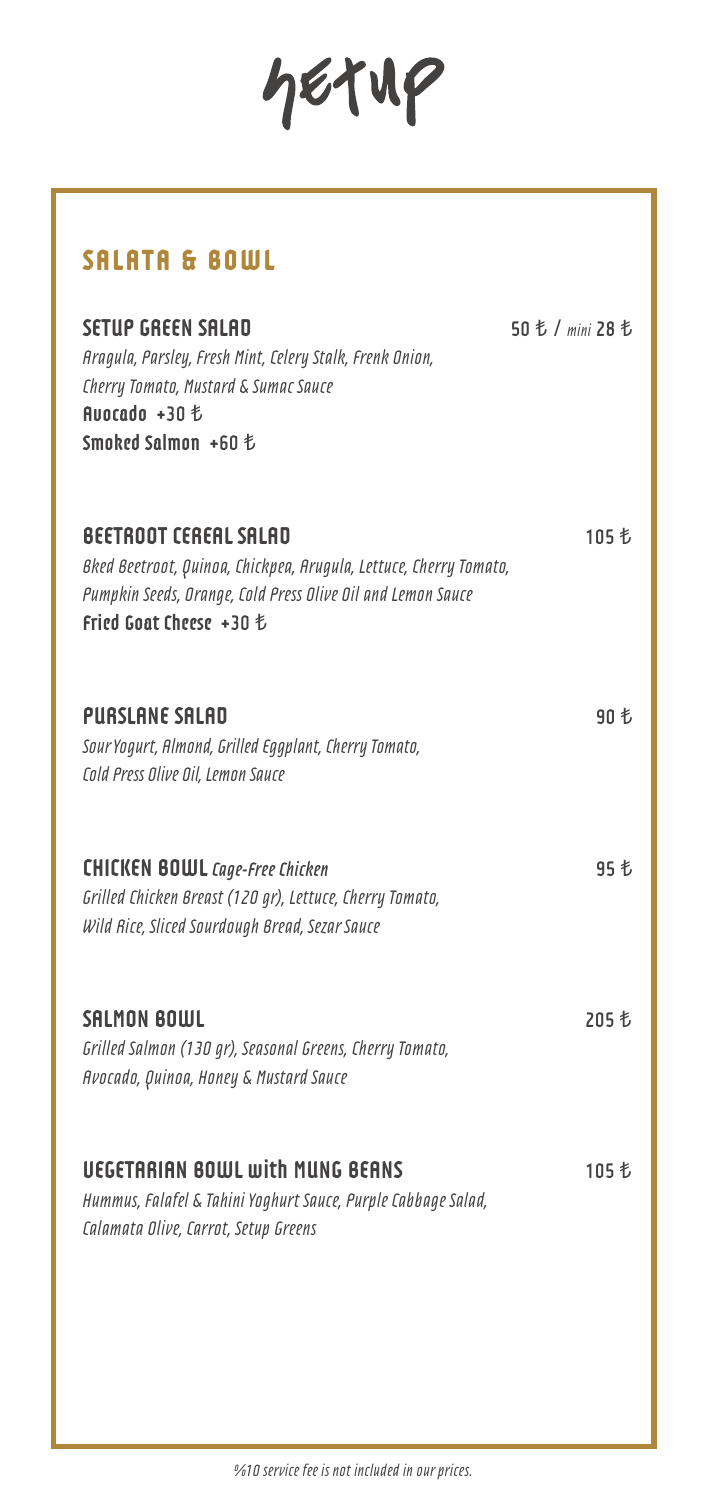# hetup

| <b>PIZZETTA</b> Sourdough Thin & Crunchy Dough                                                                                                                            |       |
|---------------------------------------------------------------------------------------------------------------------------------------------------------------------------|-------|
| <b>MARGHERITA</b><br>Mozzarella, Parmesan, Tomato Sauce, Fresh Basil                                                                                                      | 80 も  |
| <b>KARS GRUYERE</b><br>Mozzarella, Kars Gruyere, Caramelized Onion, Fresh Rosemary                                                                                        | 90 も  |
| <b>TULUM CHEESE</b><br>Mozzarella, Tulum Cheese, Black Olives, Hot Pepper Pickles, Fresh Rosemary                                                                         | 80 も  |
| <b>BEEF BACON</b><br>Red Pesto Sauce, Beef Bacon                                                                                                                          | 125 も |
| <b>BURGER / HOT DOG</b>                                                                                                                                                   |       |
| MINI BURGER 2 pieces<br>Minced Beef, Caramelized Onion, Cheddar Cheese, Pickle & French Fries                                                                             | 95 乜  |
| <b>SETUP BURGER</b><br>Minced Beef, Caramelized Onion, Mushroom, Cheddar Cheese,<br>Cucumber Pickle, Aioli Sauce & French Fries                                           | 135 も |
| <b>CHICKEN SCHNITZEL BURGER</b> Cage-Free Chicken<br>Mustard, Spicy Aioli, Lettuce, Cucumber Pickle                                                                       | 105 も |
| <b>PASTA / RISOTTO</b>                                                                                                                                                    |       |
| SPAGHETTI BOLOGNESE<br>Bolognese Sauce, Parmesan, Parsley                                                                                                                 | 105 も |
| <b>ZUCCHINI SPAGHETTI with BOLOGNESE</b><br>Bolognese Sauce, 90 gr Ground Beef, 50 gr Rice Spaghetti, Pumpkin, Pumpkin Seeds<br>Ground Beef +30 も<br>Rice Spaghetti +30 も | 105 も |
| <b>TAGLIATELLE WITH CHICKEN AND MUSHROOM Cage-Free Chicken 105 &amp;</b><br>Chicken, Mushroom, Basil, Parmesan, Veloute Sauce                                             |       |
| <b>SPICY PENNE</b><br>Olive, Basil, Parsley, Parmesan and Spicy Tomato Sauce                                                                                              | 85 乜  |
| <b>MUSHROOM RISOTTO</b><br>Mixed Mushrooms, Truffle Oil, Fresh Thyme                                                                                                      | 125 も |
| HOMEMADE TURKISH RAVIOLI<br>Turkish Ravioli Filled with Minced Meat and Served with Yoghurt                                                                               | 85 乜  |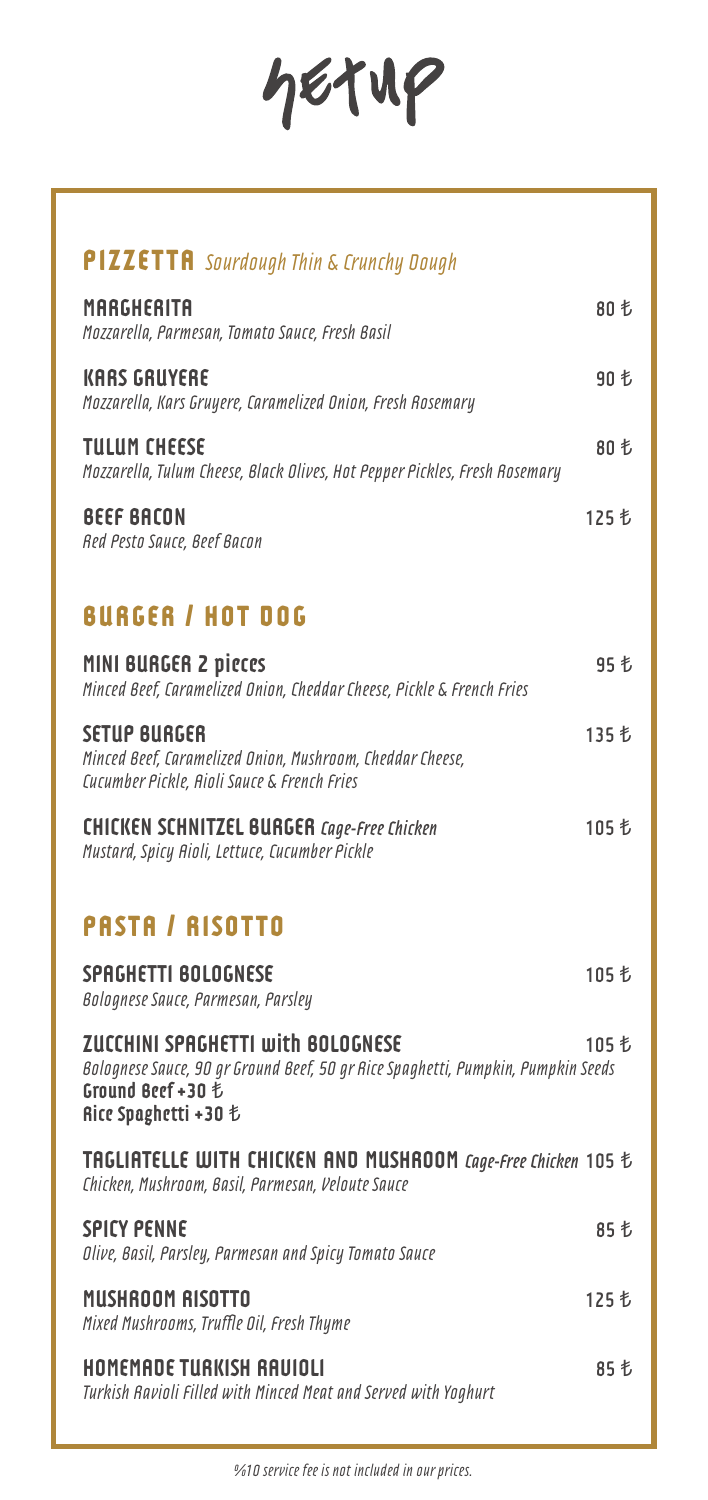hetup

# **MAIN COURSES**

| <b>MERT-STUFFED CHARD ROOTS</b> with Yoghurt                                | 90 も  |
|-----------------------------------------------------------------------------|-------|
| <b>GRILLED SALMON</b>                                                       | 255 も |
| Wild rice, Red and Yellow Pepper, Fennel, Coriander                         |       |
| <b>GRILLED CHICKEN DRUMSTICK Cage-Free Chicken</b>                          | 145 も |
| Sauted Spinach Root, Rioli with Grain Mustard, Naturel Chicken Sauce        |       |
| <b>CHICKEN SCHNITZEL</b> Cage-Free Chicken                                  | 135 も |
| Spiced French Fries, Cherry Tomato, Fresh Greens, Grilled Lemon             |       |
| <b>TURMERIC CHICKEN RICE Cage-Free Chicken</b>                              | 105 も |
| Chicken Breast, Turmeric Rice with Spinach Roots                            |       |
| <b>GRILLED STEAK</b>                                                        | 245 も |
| Mashed Potatoes, Grilled Oyster Mushrooms, Naturel Bone Sauce               |       |
| HOMEMADE GRILLED MEATBALLS                                                  | 145 も |
| Grilled Eggplant-Pepper, Toasted Bread with Sauce, Parsley Salad with Sumac |       |
| <b>SIDE ORDERS</b>                                                          |       |
| Wild Rice Pilaf / Steamed Basmati Rice                                      | 55 も  |
| <b>Baked Potatoes / Spiced French Fries</b>                                 | 55 も  |
| Mashed Potatoes                                                             | 55 も  |
| Quinia & Cheakpea                                                           | 85 も  |
| Yoghurt                                                                     | 30 も  |
| <b>Baked Ueggies</b>                                                        | 45 も  |
| <b>Sauteed Spinach Root</b>                                                 | 55 も  |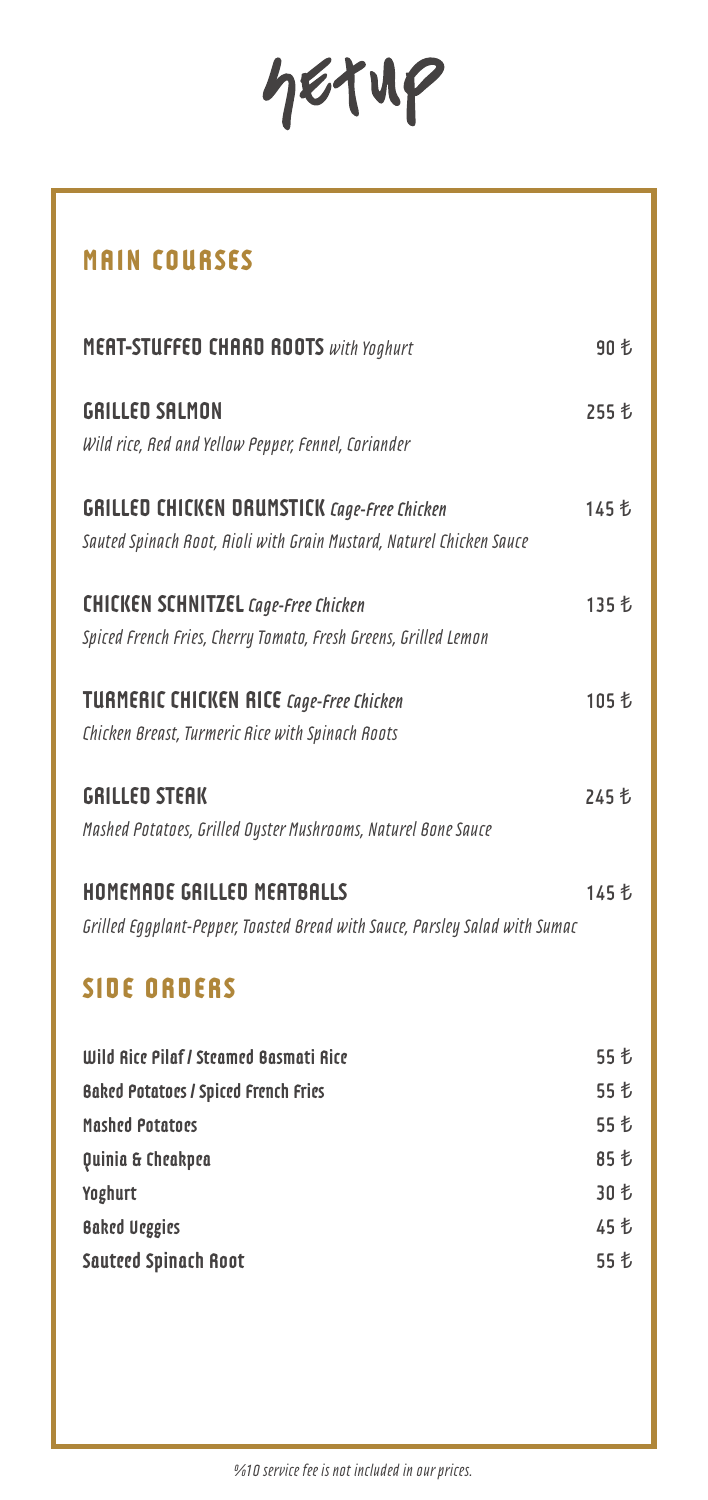hetup

| <b>DESSERTS</b>                                                      |      |
|----------------------------------------------------------------------|------|
|                                                                      |      |
| <b>WATERMELON &amp; MELON</b>                                        | 60 も |
| SEMOLINA DESSERT WITH LABNEH                                         | 50 も |
| SAN SEBASTIAN CHEESECAKE                                             | 90 も |
| <b>TIRAMISU</b>                                                      | 50 も |
| CHOCOLATE CAKE WITHOUT FLOUR & SUGAR                                 | 65 も |
| <b>FRESH FRUIT DISH</b><br>Seasonal Fruits with Chia, Roasted Almond | 60 も |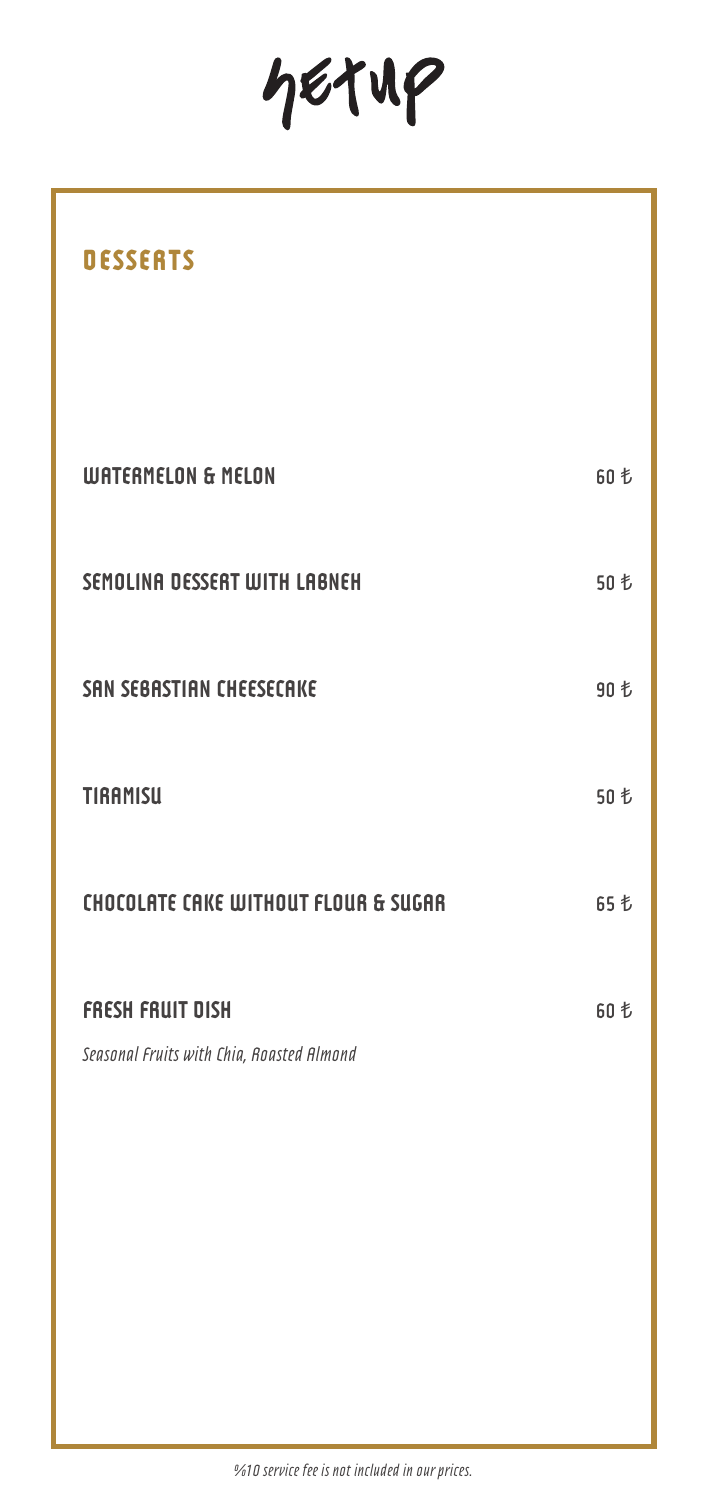hetup

#### **SETUP COCKTAILS**

| <b>SETUP SPECIAL</b> smoked, fresh<br>Johnnie Walker Gold Label, Ardbeg, Grapefruit Juice<br>Lemon Juice, Redpepper syrup, Cinnmon                   |       |
|------------------------------------------------------------------------------------------------------------------------------------------------------|-------|
| <b>BACK TO BLACK</b> fresh, aromatic<br>JW Black Label (Infused with Cuban Cigar)<br>Galliano Vanilla Liquor, Port Wine, Lemon Juice, Simple Syrup   | 170 も |
| <b>SEUILLA</b> bitter, fresh<br>Tanquerray Sevilla Gin, Grapefruit Juice,<br>Passion Puree, Lemon Juice, Simple Syrup                                | 175 も |
| <b>PURPLE HAZE</b> fresh, aromatic<br>Smirnoff Vodka, St Germain, Lemon Juice, Beetroot Puree                                                        | 160 も |
| <b>MYSTIC</b> aromatic, bitter<br>Gordons Gin(infused with sage), Skinos, Lemon Juice,<br>Simple Syrup, Egg white or Aquafaba                        | 165 も |
| METAPHOR fruity, fresh<br>Olmeca Tequila, Pineapple puree, Cilantro,<br>Lemon Juice, Simple Syrup                                                    | 160 も |
| <b>CURRENT DREAM</b> fresh, sweet<br>Smirnoff Vodka, Orange Liquor, Lemon Juice,<br>Simple Syrup, Red Currant, Thyme                                 | 160 も |
|                                                                                                                                                      |       |
| <b>CLASSIC COCKTAILS</b>                                                                                                                             |       |
| <b>MANHATTAN</b> fresh, aromatic<br>Bulleit Bourbon, Martini Rosso, Angosturabitter                                                                  | 180 も |
| NEGRONI<br>Gin, Campari, Sweet Vermouth                                                                                                              | 170 も |
| <b>APEROL SPRITZ</b><br>Aperol, Soda, Sparkling Wine                                                                                                 | 165 も |
| <b>MARGARITA</b><br>Olmeca Tequila, Orange Liqueur, Lemon Juice                                                                                      | 165 も |
| FRENCH'75<br>Gordons Gin, Lemon Juice, Simple Syrup, Champagne                                                                                       | 165 も |
| <b>HEMINGWAY DAIQUAI</b><br>Captain Morgan White Rom, Maraschino Liqueur, Lime Juice,<br>Grapefruit Juice, Simple Syrup                              | 165 も |
| <b>BLOODY MARRY</b><br>Smirnoff Vodka, Tomato Juice, Lemon Juice, Himalayan Salt,<br>Black Pepper, Tabasco, Angostura Bitter, Worcestershire, Celery | 165 も |

*Herhangi bir alerjiniz varsa lütfen bizimle paylaşmayı unutmayın.*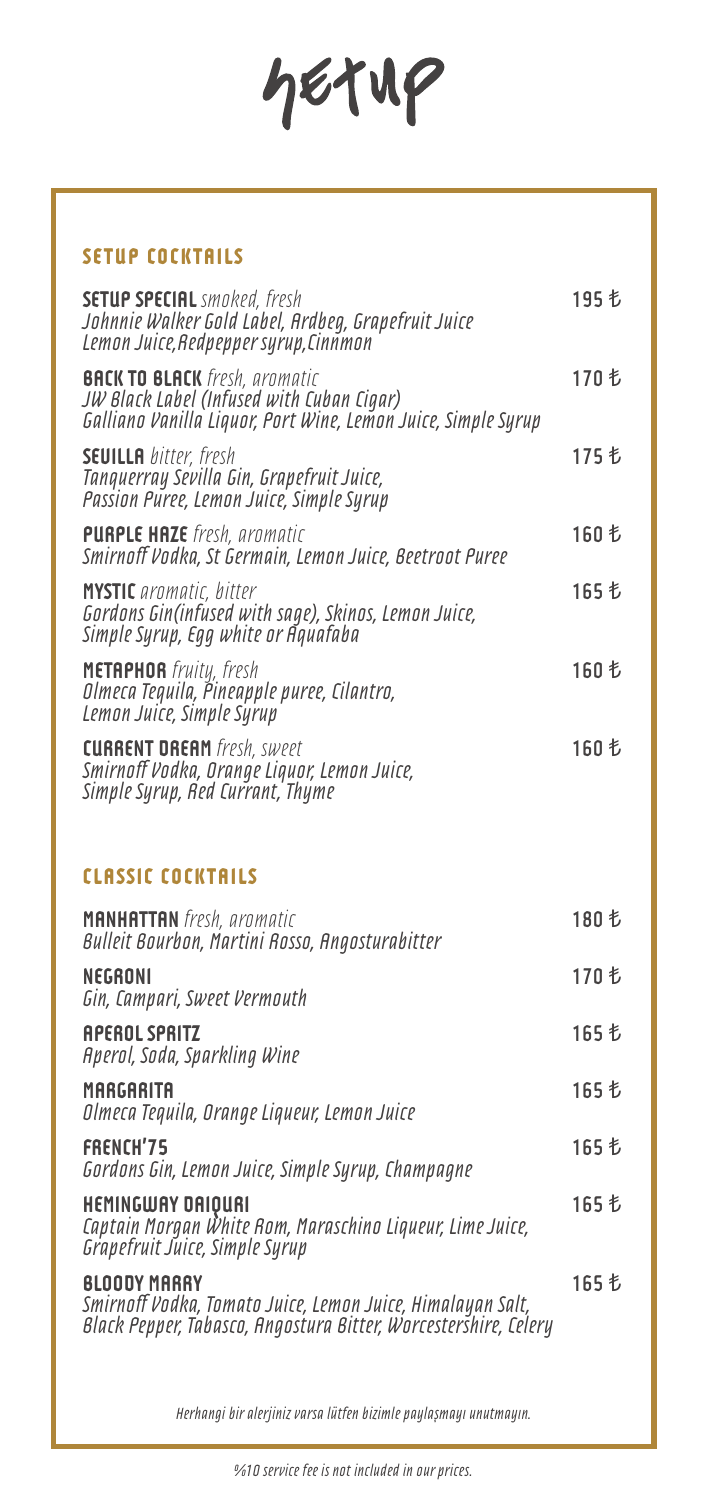hetup

## **COLD DRINKS**

| Homemade Ice Tea                                                                                                   | 40 も           |
|--------------------------------------------------------------------------------------------------------------------|----------------|
| Homemade Cold Green Tea                                                                                            | 40 も           |
| Setup Lemonade                                                                                                     | 40 も           |
| <b>Setup Metabolism</b><br>Cinnamon, Turmeric, Organic Vinegar, Ginger Lemon, Paprika                              | 35 も           |
| <b>Breakfast Smoothie</b><br>Banana, Peanut Butter, Dats, Cinnamon and Soy Milk                                    | 50 も           |
| <b>Setup Green</b><br>Celery Stalk, Spinach, Cucumber, Chard, Lemon, Ginger,<br>Green Apple, Flax Seed, Fresh Mint | 55 も           |
| <b>Red Detox</b><br>Beet, Carrot, Green Apple                                                                      | 50 も           |
| <b>Augkado Detox</b><br>Avocado, Spinach, Arugula, Green Apple, Lemon                                              | 55 も           |
| <b>Orange Mix</b><br>Orange, Grapefruit                                                                            | 45 も           |
| Orange juice / Grapefruit / Carrot                                                                                 | 40 / 40 / 45 も |
| <b>Ice Americano</b>                                                                                               | 35 も           |
| Ice Latte SNG/DBL                                                                                                  | 40 / 44 も      |
| Cold Brew                                                                                                          | 42 も           |
|                                                                                                                    |                |

**Instagram: @setupkabatas** www.istanbulsetup.com

**#follow #setupyourmood**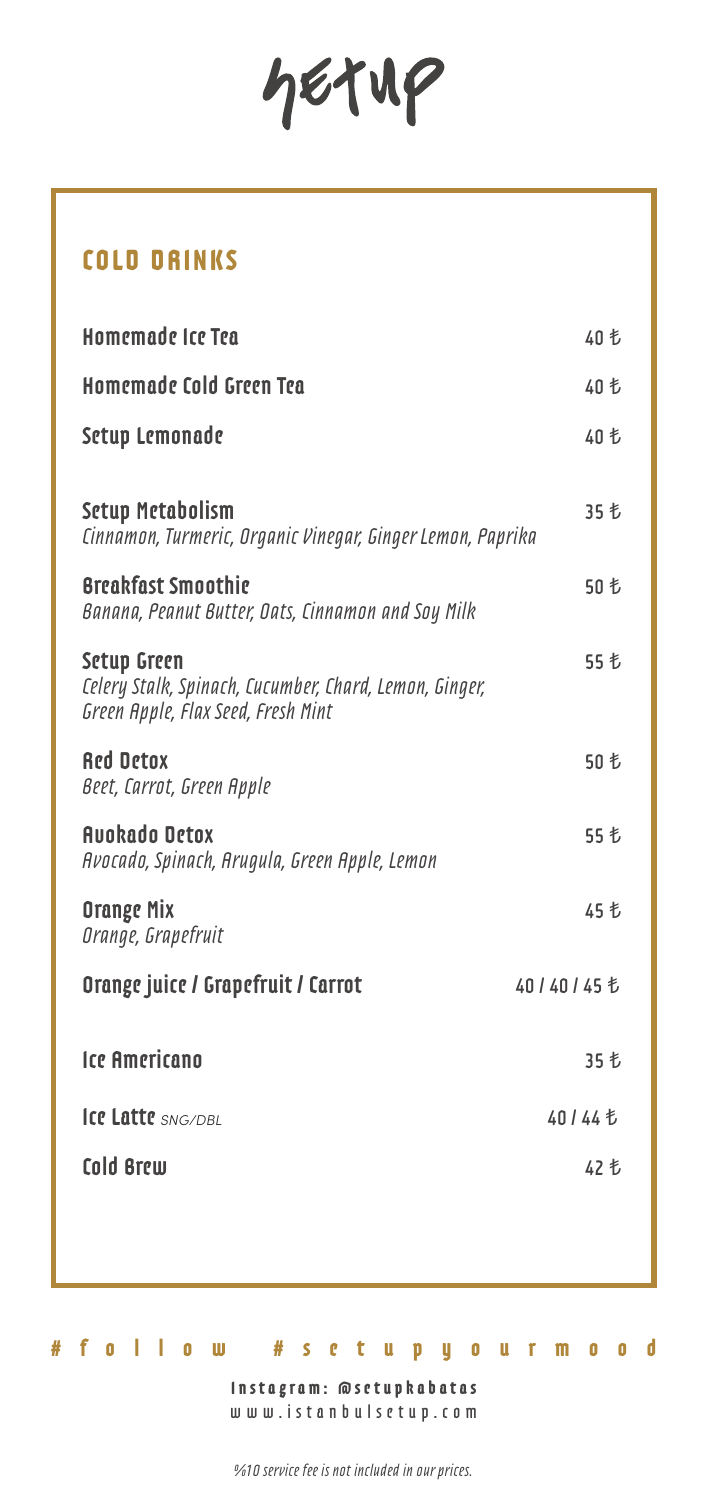hetup

| <b>RED WINES</b>                        |                        |
|-----------------------------------------|------------------------|
| Versus Alpagut Öküzgözü                 | 785 も                  |
| <b>Versus Dedeçeşme Blend</b>           | 785 も                  |
| <b>Uersus Syrah-Uiognier</b>            | 785 も                  |
| <b>Uersus Cabernet Franc</b>            | 785 も                  |
| <b>Auffino Chianti</b>                  | 750 も                  |
| <b>Chatcau Bel Air</b>                  | 700 も                  |
|                                         |                        |
| Uintage Öküzgözü                        | 740 も                  |
| Uintage Boğazkere                       | 740 も                  |
| <b>Uintage Merlot</b>                   | 740 も                  |
| <b>Uintage Shiraz</b>                   | 170/740 も              |
| <b>Uintage Cabernet Sauvignon</b>       | 740 も                  |
| <b>Echo Falls Merlot</b>                | 270 も                  |
| <b>Echo Falls Cabernet Sauvignon</b>    | 270 も                  |
| <b>Amatore Rosso Uerona</b>             | 320 も                  |
| <b>Buzbağ Rezerv</b>                    | 450 も                  |
| <b>Primasole Primitivo</b>              | 240 も                  |
| Terra Cabernet Sauvignon-Merlot         |                        |
| Terra Boğazkere                         | 400 も                  |
| Terra Öküzgözü                          | 400 も                  |
| Terra Öküzgözü-Boğazkere                | 400 も                  |
| <b>Terra Kalecik Karası</b>             | 400 も                  |
| <b>Terra Shiraz</b>                     |                        |
|                                         | 400 も                  |
| Leona Merlot-Kalecik Karası             | 325 も                  |
| Leona Shiraz Öküzgözü                   |                        |
| <b>Terre Allegre Sangiouese</b>         | 90 / 425 も             |
| <b>WHITE WINES</b>                      |                        |
| <b>Uersus Chardonnay-Uiognier</b>       | 725 も                  |
| <b>Uintage Sauvignon Blanc</b>          | 155 / 665 も            |
| <b>Uintage Chardonnay</b>               | 665 も                  |
|                                         | 665 も                  |
| <b>Uintage Narince</b>                  | 270 も                  |
| <b>Echo Falls Chardonnay</b>            |                        |
| <b>Allure Crispy Chardonnay</b>         | 105/510 も              |
| <b>Allure Sauvignon Blanc</b>           | 105/510 も              |
| <b>Terra Narince</b>                    | 400 も                  |
| <b>Terra Sauvignon Blanc-Chardonnay</b> | 400 も                  |
| Cielo Pinot Grigio                      | 95 / 460 も             |
| Leona Bloom                             | 350 も                  |
| <b>Leona Narince Chardonnay</b>         | 701350も                |
|                                         |                        |
| <b>SPARKLING WINES</b>                  |                        |
| <b>Auffino Prosecco</b>                 | 255/1.270 も            |
| Camco D'oro                             | 175/995 も              |
| Leona Bubble Frizzante                  | 375 も                  |
| <b>ROSE / BLUSH</b>                     |                        |
| Uintage Öküzgözü Roze                   | 665 も                  |
| Echo Falls White Zinfandel              | 270 も                  |
| Allure Beyaz Kalecik Karası             | 105/510 も              |
| <b>Terra Kalecik Karası Roze</b>        | 75/400 も               |
| Leona Blush                             |                        |
|                                         |                        |
| Cielo Pinot Grigio Blush                | 701350 も<br>95 / 460 も |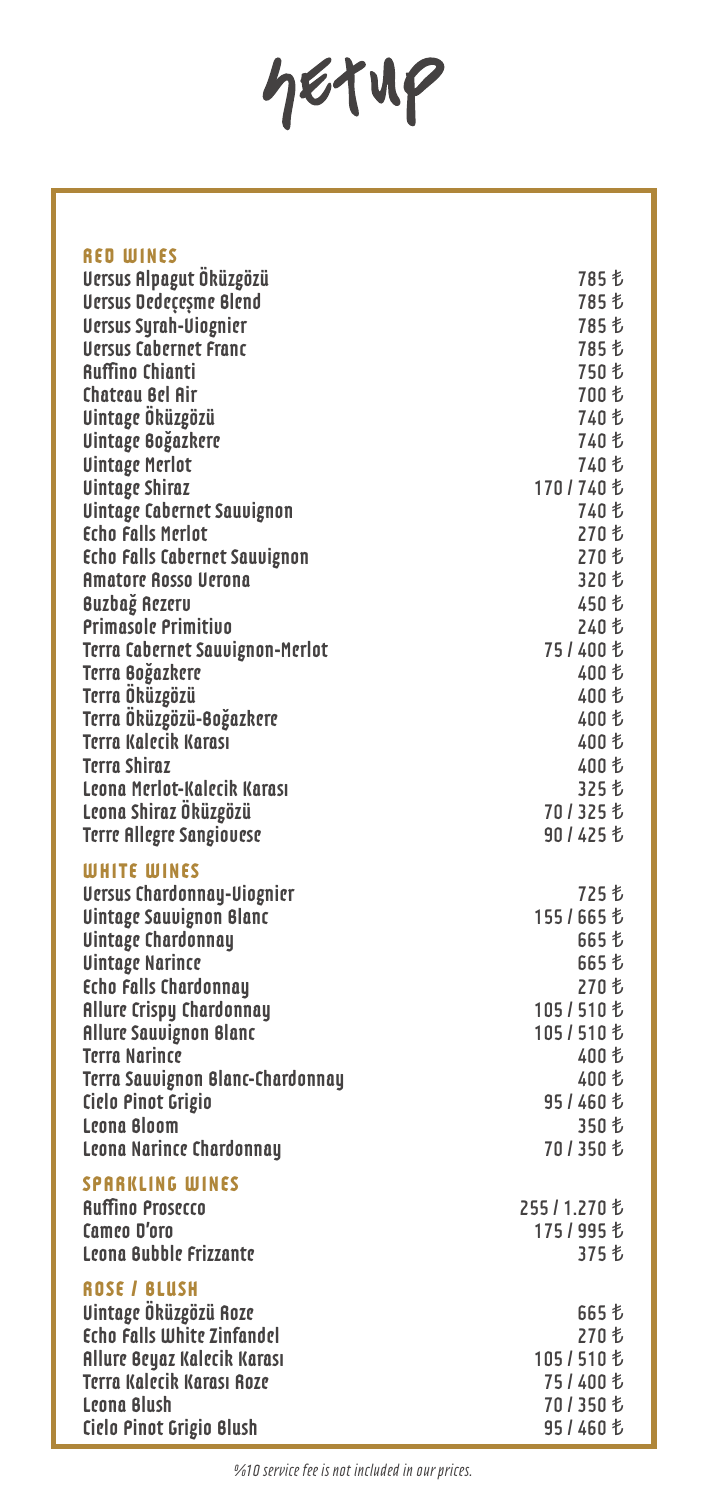hetup

### **BEER**

| $E$ fes +1 33 $cl$           | 65 七 | <b>Bud</b>   | 80 も  |
|------------------------------|------|--------------|-------|
| <b>Bomonti Filtresiz ipa</b> | 70 も | Corona       | 105 も |
| Efes Özel Seri               | 75 も | Hoegaarden   | 105 も |
| Miller                       | 65 七 | Erdinger     | 105 も |
| Glutensiz Bira               | 80 も | <b>Duvel</b> | 145 も |

## **LIQUEUR**

| Archers         | 120 も | Sambuca        | 120 も |
|-----------------|-------|----------------|-------|
| <b>Baileys</b>  | 120 も | Jagermeister   | 120 も |
| <b>Safari</b>   | 120 も | Malibu         | 120 も |
| Cointreau       | 120 も | Martini Rosso  | 120 も |
| Kahlua          | 120 も | Martini Dry    | 120 も |
| <b>Ameretto</b> | 120 も | Martini Bianco | 120 も |
| Campari         | 120 も |                |       |

#### **WHISKEY**

| J&B               | 150 も | Dimple Golden Selection 160も |       |
|-------------------|-------|------------------------------|-------|
| J.W. Red Label    | 125 も | Singleton                    | 150 も |
| J.W. Black Label  | 160 も | Cardhu                       | 145 も |
| J.W. Double Black | 165 も | Oban                         | 215 も |
| J.W. Gold Label   | 165 も | <b>Talisker</b>              | 210 も |
| J.W. Green Label  | 175 も | Lagavulin                    | 220 も |
| $J.W.$ 18         | 180 も | <b>Bulleit Bourbon</b>       | 190 も |
|                   |       |                              |       |

### **VODKA**

| Smirnoff Red                |       | Ketel One        | 155 も |
|-----------------------------|-------|------------------|-------|
| <b>Smirnoff Green Apple</b> |       | Grey Goose       | 180 も |
| Stolichnaya Elit            | 130 も | <b>Beluedere</b> | 180 も |

## **GIN**

| <b>Gordon's Dry</b><br>Hendrick's | 180 も | Tangueray Sevilla<br><b>Tangueray No.10</b> | 155 も<br>180 も |
|-----------------------------------|-------|---------------------------------------------|----------------|
| <b>Tangueray Dry</b>              | 155 も |                                             |                |
|                                   |       |                                             |                |

| <b>ROM - TEQUILA</b> |       | Olmeca                                   | 160 も |  |
|----------------------|-------|------------------------------------------|-------|--|
| Zacapa 23 rom        | 190 も | Captain Morgan White $135 \, \mathrm{t}$ |       |  |
| Don Julio Blanco     | 215 も | Captain Morgan Gold                      |       |  |